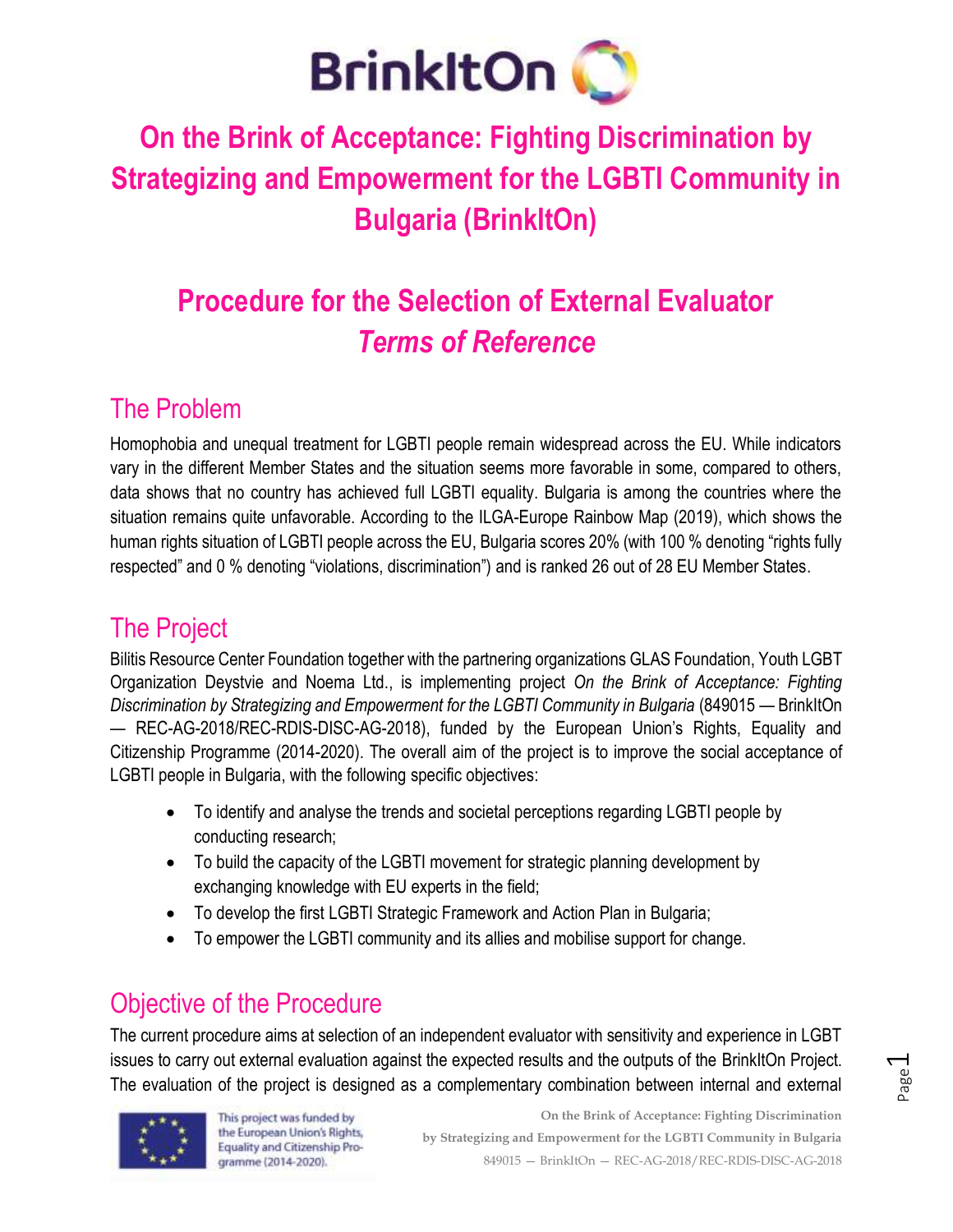

efforts. The external evaluation will be divided into **two activities** for the delivery of two evaluation reports: mid-term report with recommendations in the half-through of the project and a final evaluation report.

Main objectives of the project evaluation:

- To ensure effective qualitative & quantitative evaluation processes of expected results, deliverables, indicators, measure impact on the already defined target group.
- To identify potentialities or threats in the project progress that may affect project performance in advance so to inform the partnership to take corrective actions.
- To assess what is achieved within the project and inform partners on how to ensure its sustainability.

# **Participation**

Participation in this procedure is open on equal terms to all natural and legal persons established or operating in Bulgaria, as well as to international organisations operating in Bulgaria.

# Requirements of the Applicants

Candidates must prove their capacity to carry out the work subject to this procedure. The candidate must comply with the following professional requirements in order to access the evaluation phase:

- 1) Master's Degree or higher in Sociology, Law, Political Science, Cultural Anthropology, or other social sciences discipline.
- 2) Extensive and demonstrable experience in the field of project evaluation as described in the technical specifications.
- 3) Extensive and demonstrable experience in the field of LGBTI rights and human rights.
- 4) High proficiency in the English language.

# Technical Specifications

#### **Applicable to both Activities**

The tasks consist of assisting the BrinkItOn project consortium to evaluate the results of the national initiative during its implementation and after its completion. The external evaluation of the project will focus on the evaluation of results and outputs:

*Evaluation of the expected results*. In assessing the expected results as set in the Proposal, the Evaluator rely on data about:



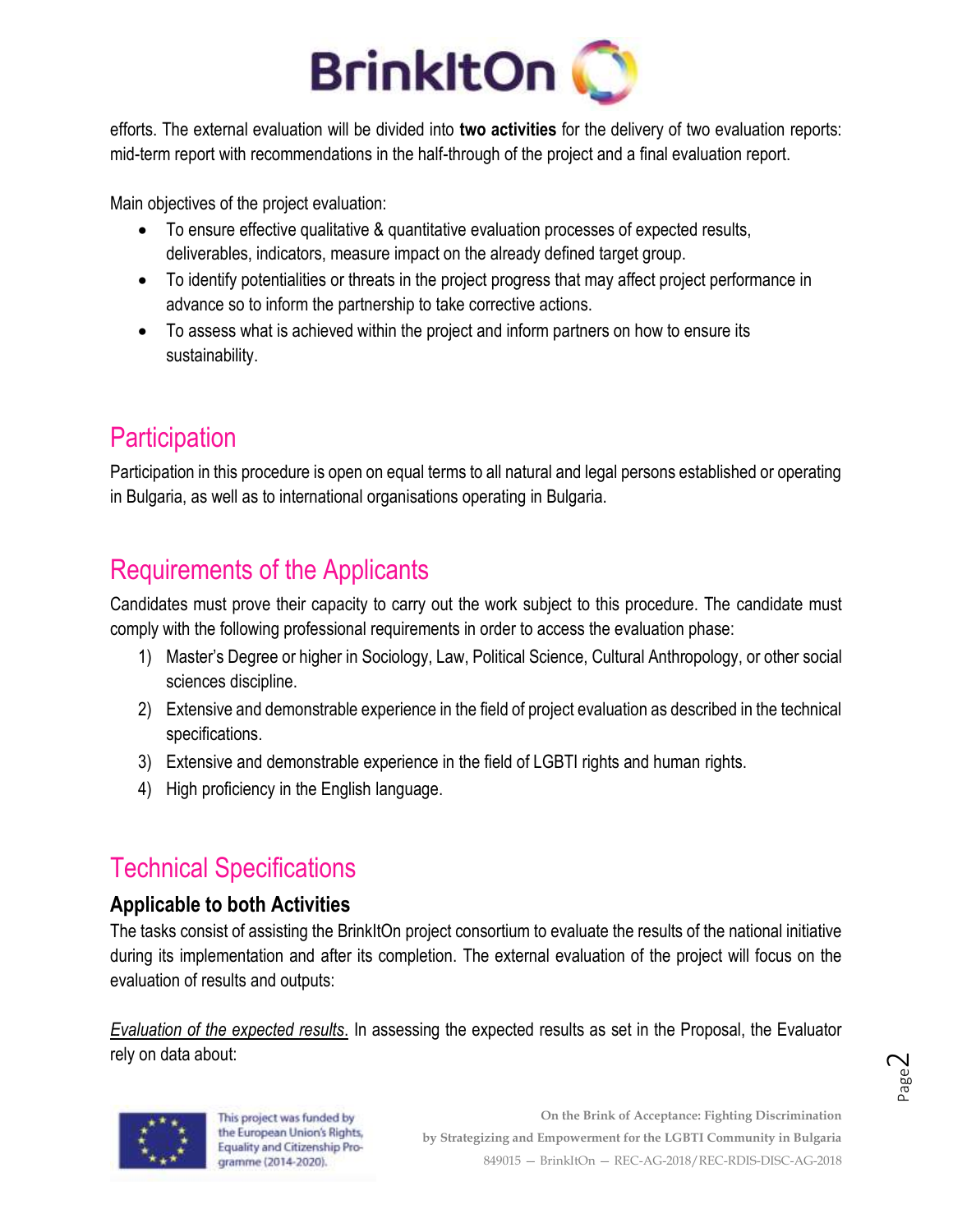

- the perception of the target group representatives on their entry and exit of the project (collected, where possible, in written);
- observations from evaluator and partners;
- detectable change in behaviour.

*Evaluation of the deliverables/outputs.* In the quality evaluation, the Evaluator will propose a set of indicators to be used in the Evaluation Methodology. For example, the following indicators can be used:

- satisfaction and perceptions of the target groups after the output has been delivered (written and oral feedback);
- satisfaction and perceptions of the partners on the quality of the output;
- indicators based on the logic of the project.

*Evaluation based on the indicators*. In terms of *quantity*, the project outputs will be assessed against the planned parameters of the project (attendance of events, copies disseminated, downloads, video views and shares, etc.), including within the indicators' table.

#### **ACTIVITY 1 – Mid-term Evaluation with Recommendations**

The goal of Activity 1 is to summarise the results in the half-through of the project in a mid-term evaluation report and to provide recommendations to the project consortium. The mid-term evaluation is aimed to check that the initiative remains relevant to the needs it was supposed to address and that its implementation is proceeding as planned. The mid-term evaluation also examines the initial effects of the initiative and provides the opportunity to verify that the monitoring and evaluation systems are functioning as planned. The mid-term evaluation is also expected to propose recommendations for potential re-adjustments to the consortium, where needed.

#### *Tentative Timetable:*

June – July, 2020 (12 working days)

#### *Products to be delivered:*

1. Methodology for Mid-term Evaluation in English.

2. Mid-term Evaluation Report with Recommendations in English.

*Deadline for deliverables:*

July 31, 2020

#### **ACTIVITY 2 – Final Evaluation**

The goal of Activity 2 is to summarise the results from the full duration of the project in a final evaluation report. An ex-post evaluation is aimed to make an overall assessment of an initiative, in particular by analysing the effects so far achieved and examining its efficiency. It strives to understand the factors of success or failure, as well as the sustainability of results and impacts. It also tries to draw conclusions that could be



This project was funded by the European Union's Rights, Equality and Citizenship Programme (2014-2020).

**On the Brink of Acceptance: Fighting Discrimination by Strategizing and Empowerment for the LGBTI Community in Bulgaria** 849015 — BrinkItOn — REC-AG-2018/REC-RDIS-DISC-AG-2018